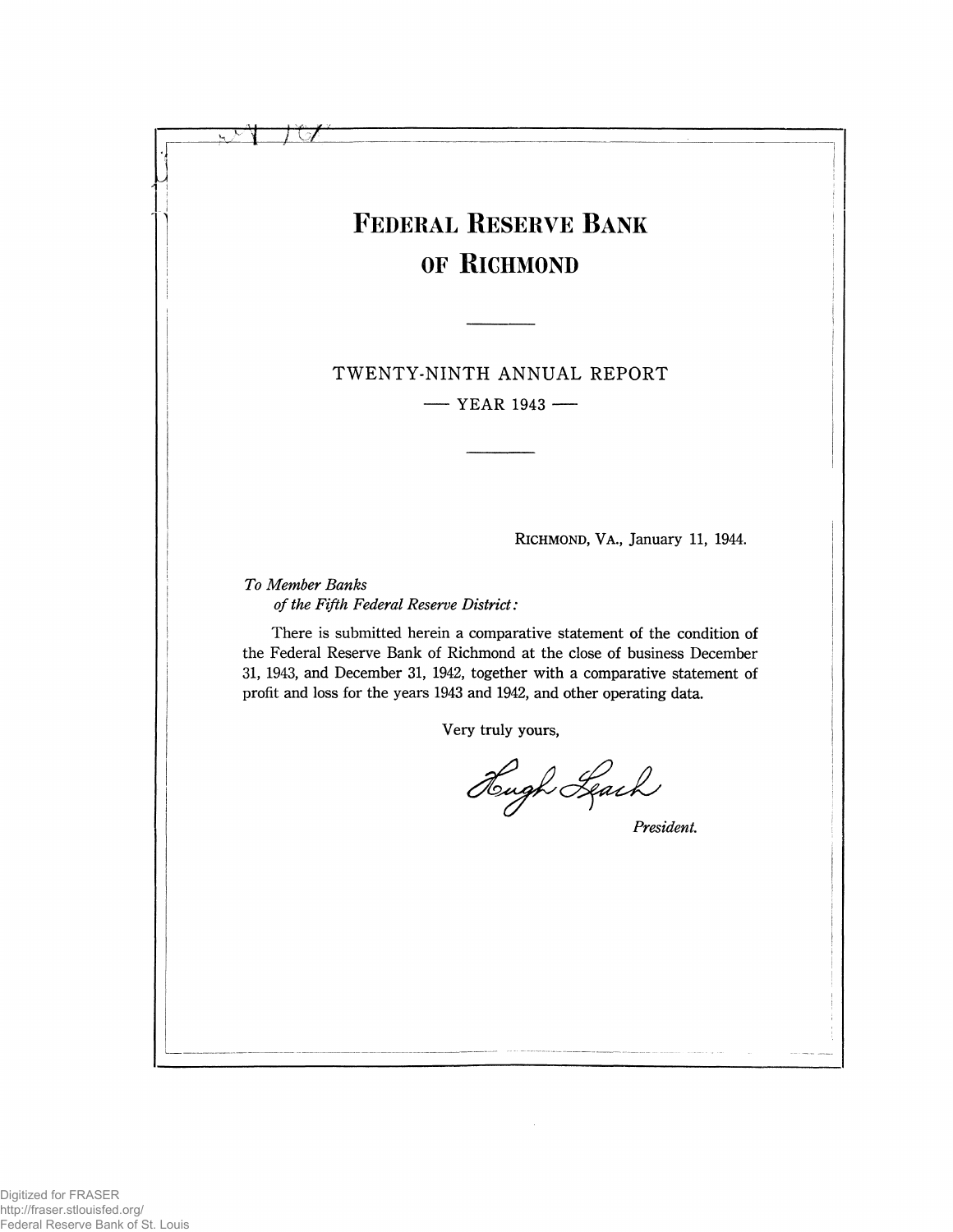# **COMPARATIVE STATEMENT OF CONDITION**

| ASSETS:                                                       | DECEMBER 31, 1943  | DECEMBER 31, 1942 |
|---------------------------------------------------------------|--------------------|-------------------|
|                                                               | \$1,031,584,278.84 | \$950,761,550.05  |
|                                                               | 23,647,950.00      | 5,558,955.00      |
|                                                               | 23,040,935.77      | 19,534,354.16     |
|                                                               | 1,078,273,164.61   | 975,854,859.21    |
| BILLS DISCOUNTED:                                             |                    |                   |
| Secured by U.S. Government obligations, direct and guaranteed | 420,000.00         | 25,000.00         |
|                                                               |                    | 110,000.00        |
|                                                               | 420,000.00         | 135,000.00        |
|                                                               | 234,518.01         | 677,203.43        |
| U. S. GOVERNMENT SECURITIES, DIRECT AND GUARANTEED:           |                    |                   |
|                                                               | 126,848,000.00     | 182,445,000.00    |
|                                                               | 52,772,000.00      | 87,873,000.00     |
|                                                               | 192,066,000.00     | 68,011,000.00     |
|                                                               | 280,416,000.00     | 40,412,000.00     |
| TOTAL U. S. GOVERNMENT SECURITIES, DIRECT AND GUARANTEED      | 652,102,000.00     | 378,741,000.00    |
|                                                               | 652,756,518.01     | 379,553,203.43    |
|                                                               | 5,840.39           | 2,056.04          |
|                                                               | 12,098,800.00      | 10,793,665.00     |
|                                                               | 153,090,709.87     | 141,374,578.57    |
|                                                               | 2,935,506.08       | 3,046,455.15      |
|                                                               | 4,320,539.11       | 6,047,918.91      |
|                                                               | 1,903,481,078.07   | 1,516,672,736.31  |
| LIABILITIES:                                                  |                    |                   |
|                                                               | 1,141,590,385.00   | 786,787,020.00    |
| DEPOSITS:                                                     |                    |                   |
|                                                               | 544,664,110.91     | 525,660,985.14    |
|                                                               | 17, 131, 318.38    | 35,397,067.88     |
|                                                               | 54,439,217.24      | 30,754,320.95     |
|                                                               | 2,151,463.20       | 8,632,689.06      |
|                                                               | 618,386,109.73     | 600,445,063.03    |
|                                                               | 124, 194, 772. 33  | 112,605,142.65    |
|                                                               | 179,667.89         | 403,220.67        |
|                                                               | 1,884,350,934.95   | 1,500,240,446.35  |
| CAPITAL ACCOUNTS:                                             |                    |                   |
|                                                               | 6,140,500.00       | 5,884,550.00      |
|                                                               | 5,235,966.03       | 5,235,966.03      |
|                                                               | 3,289,774.54       | 3,244,217.38      |
|                                                               | 4,463,902.55       | 2,067,556.55      |
| TOTAL LIABILITIES AND CAPITAL ACCOUNTS                        | 1,903,481,078.07   | 1,516,672,736.31  |
|                                                               |                    |                   |
|                                                               | 670,000.00         | 1,007,551.33      |
|                                                               |                    |                   |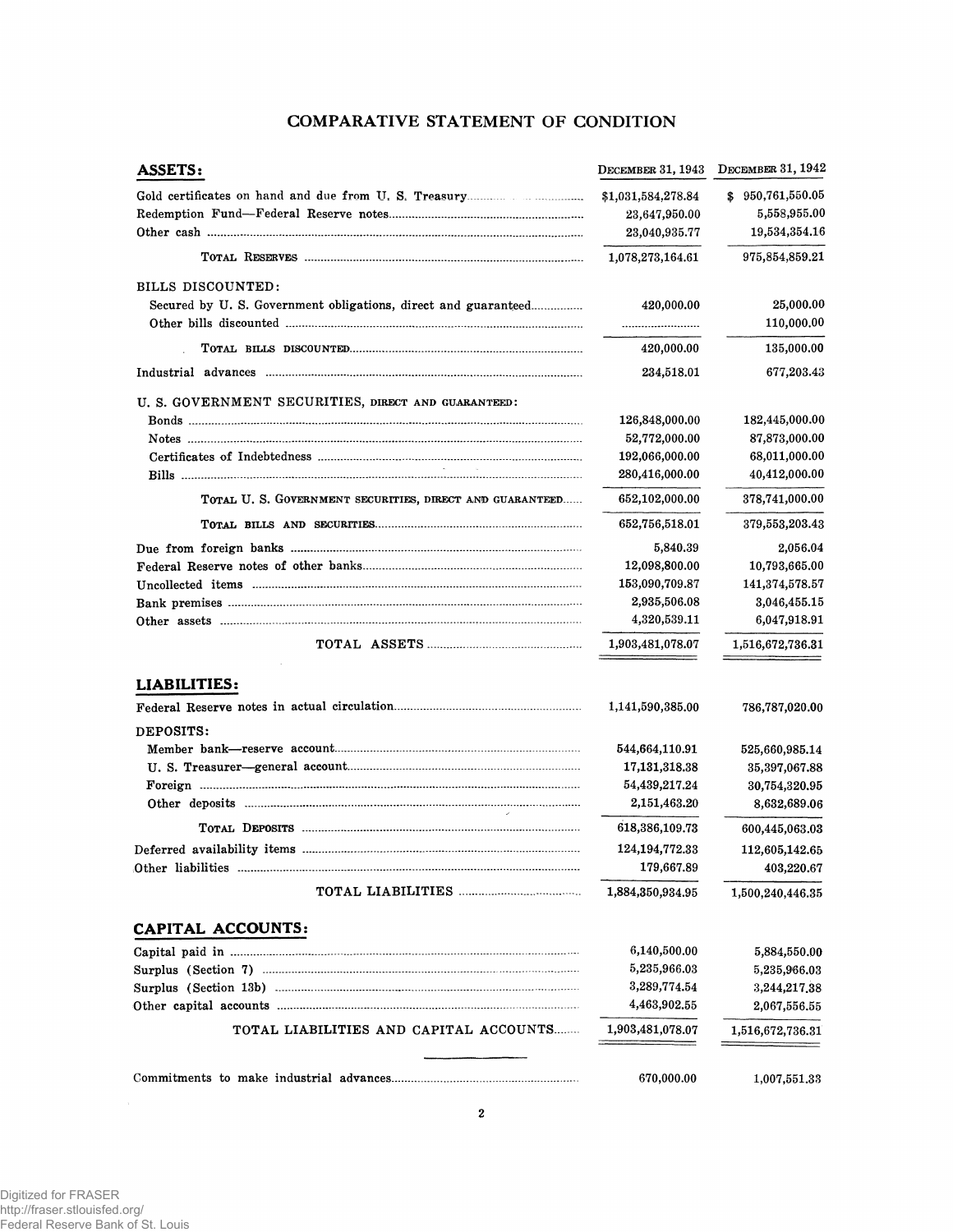# COMPARATIVE PROFIT AND LOSS ACCOUNT

| EARNINGS:                                                                                                                                            | 1943                                                                | 1942                                                               |
|------------------------------------------------------------------------------------------------------------------------------------------------------|---------------------------------------------------------------------|--------------------------------------------------------------------|
|                                                                                                                                                      | \$<br>6,741.90<br>20,567.93<br>8,906.40<br>4,072,264.83<br>4,614.01 | \$<br>945.80<br>39,623.02<br>14,960.79<br>3,187,859.75<br>9,574.49 |
|                                                                                                                                                      | 4,113,095.07                                                        | 3,252,963.85                                                       |
| EXPENSES:                                                                                                                                            |                                                                     |                                                                    |
| Operating expenses (including depreciation on bank premises) after deducting<br>reimbursements received for certain Fiscal Agency and other expenses | 2,290,232.50<br>104,021.62<br>404,867.15                            | 2,157,068.72<br>75,896.43<br>420,801.08                            |
|                                                                                                                                                      | 2,799,121.27                                                        | 2,653,766.23                                                       |
| <b>CURRENT NET EARNINGS</b>                                                                                                                          | 1,313,973.80                                                        | 599,197.62                                                         |
| ADDITIONS TO CURRENT NET EARNINGS:                                                                                                                   |                                                                     |                                                                    |
|                                                                                                                                                      | 1,974,305.53<br>49,500.00<br>265,664.02                             | 178,234.61<br>17,422.09<br>14,609.19                               |
|                                                                                                                                                      | 2,289,469.55                                                        | 210,265.89                                                         |
| DEDUCTIONS FROM CURRENT NET EARNINGS:                                                                                                                |                                                                     |                                                                    |
| Retirement System (interest base and increased benefits adjustments)                                                                                 | 528,506.00<br>---------------------<br>249,077.10                   | 259,717.00<br>25,000,00<br>4,116.73                                |
|                                                                                                                                                      | 777,583.10                                                          | 288,833.73                                                         |
|                                                                                                                                                      | 1,511,886.45                                                        |                                                                    |
|                                                                                                                                                      |                                                                     | 78,567.84                                                          |
| AVAILABLE FOR DIVIDENDS, PAYMENT TO TREASURER OF U. S. UNDER SECTION 13b,                                                                            | 2,825,860.25                                                        | 520,629.78                                                         |
|                                                                                                                                                      | 359,649.75<br>24,307.34<br>2,441,903.16                             | 348,441.99<br>58,958.91<br>113,228.88                              |
| <b>SURPLUS ACCOUNT (Section 7)</b>                                                                                                                   |                                                                     |                                                                    |
|                                                                                                                                                      | \$5,235,966.03                                                      | \$5,235,966.03                                                     |
|                                                                                                                                                      | 2,396,346.00<br>2,396,346.00                                        | 113,228.88<br>113,228.88                                           |
|                                                                                                                                                      | 5,235,966.03                                                        | 5,235,966.03                                                       |
| <b>SURPLUS ACCOUNT (Section 13b)</b>                                                                                                                 |                                                                     |                                                                    |
|                                                                                                                                                      | \$3,244,217.38<br>45,557.16                                         | \$3,244,217.38<br>.                                                |
|                                                                                                                                                      | 3,289,774.54                                                        | 3,244,217.38                                                       |
| CAPITAL STOCK ACCOUNT<br>(Representing amount paid in, which is $50\%$ of amount subscribed)                                                         |                                                                     |                                                                    |
|                                                                                                                                                      | \$5,884,550.00<br>274,150.00                                        | \$5,708,550.00<br>184,100.00                                       |
|                                                                                                                                                      | 6,158,700.00<br>18,200.00                                           | 5,892,650.00<br>8,100.00                                           |
|                                                                                                                                                      | 6,140,500.00                                                        | 5,884,550.00                                                       |
|                                                                                                                                                      |                                                                     |                                                                    |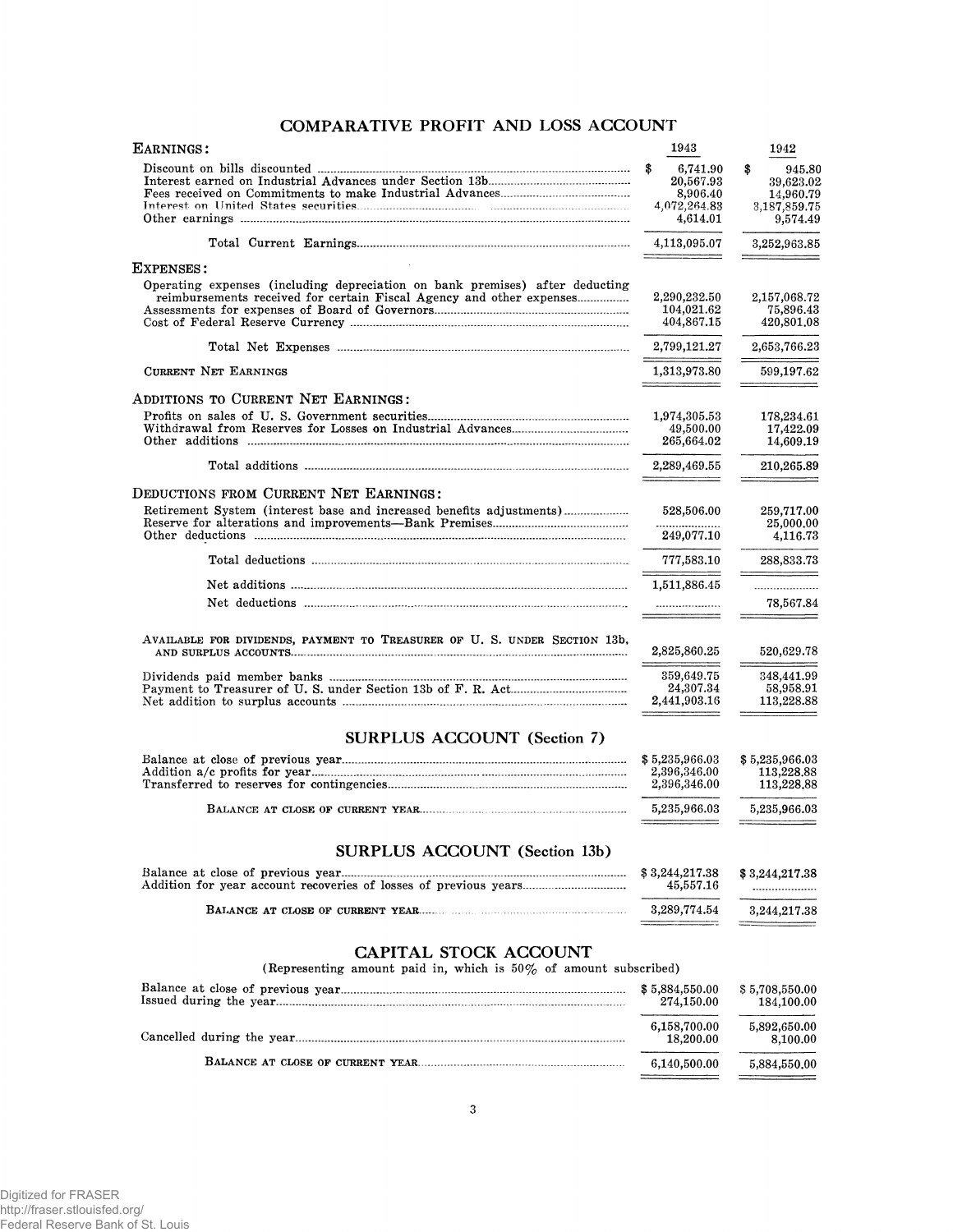# VOLUME OF PRINCIPAL OPERATIONS

|                                                                        | Total              |                  | Average                        |                    | Daily Averages                 |
|------------------------------------------------------------------------|--------------------|------------------|--------------------------------|--------------------|--------------------------------|
| CHECKS HANDLED:                                                        | Number of<br>Items | Total<br>Amount  | Amount<br>Per Item             | Number<br>of Items | Amount                         |
| YEAR 1943 (307 days)                                                   | 100,844,000        | \$31,083,430,000 | \$308                          | 328,482            | \$101,248,958                  |
| YEAR 1942 (302 days)                                                   | 92,257,000         | 25,756,755,000   | 279                            | 305,487            | 85,287,268                     |
| YEAR 1941 (299 days)                                                   | 87,796,000         | 20,410,680,000   | 232                            | 293,632            | 68,263,144                     |
| YEAR 1940 (301 days)                                                   | 79,938,000         | 15,474,834,000   | 194                            | 265,575            | 51,411,409                     |
| YEAR 1939 (299 days)                                                   | 76,814,000         | 13,720,123,000   | 179                            | 256,903            | 45,886,699                     |
| YEAR 1938 (301 days)                                                   | 74,114,000         | 12,145,850,000   | 164                            | 246,226            | 40,351,661                     |
| YEAR 1937 (301 days)                                                   | 71,878,000         | 13,174,474,000   | 183                            | 238,798            | 43,769,016                     |
| YEAR 1936 (301 days)                                                   | 69,683,000         | 11,897,385,000   | 171                            | 231,505            | 39,526,196                     |
| YEAR 1935 (301 days)                                                   | 59,518,000         | 10,436,538,000   | 175                            | 197,734            | 34,672,884                     |
| YEAR 1934 (301 days)                                                   | 55,643,000         | 9,638,415,000    | 173                            | 184,860            | 32,021,312                     |
| YEAR 1933 (301 days)                                                   | 46,191,000         | 7,659,951,000    | 166                            | 153,458            | 25,448,342                     |
| YEAR 1932 (301 days)                                                   | 46,554,000         | 7,809,312,000    | 168                            | 154,664            | 25,944,558                     |
| YEAR 1931 (301 days)                                                   | 52,652,000         | 10,435,697,000   | 198                            | 174,923            | 34,670,090                     |
| YEAR 1930 (301 days)                                                   | 54,109,000         | 12,795,015,000   | 236                            | 179,764            | 42,508,355                     |
| YEAR 1929                                                              | 55,730,000         | 14,118,820,000   | 253                            | 184,536            | 46,751,060                     |
| YEAR 1928 (302 days)                                                   | 54,570,000         | 13,990,057,000   | 256                            | 180,695            | 46,324,692                     |
| YEAR 1927 (302 days)                                                   | 52,859,000         | 13,502,105,000   | 255                            | 175,030            | 44,708,957                     |
| YEAR 1926                                                              | 50,430,000         | 13,924,751,000   | 276                            | 166,987            | 46,108,447                     |
| YEAR 1925 (302 days)                                                   | 48,171,677         | 14,038,542,000   | 291                            | 159,509            | 46,485,238                     |
| YEAR 1924 (304 days)                                                   | 46,779,081         | 13,254,632,000   | 283                            | 153,879            | 43,600,763                     |
| YEAR 1923 (301 days)                                                   | 47,226,755         | 13,111,823,500   | 278                            | 156,900            | 43,560,875                     |
| YEAR 1922 (302 days)                                                   | 42,884,054         | 8,762,818,547    | 204                            | 142,000            | 29,015,955                     |
| YEAR 1921 (303 days)                                                   | 39,260,432         | 8,620,888,130    | 220                            | 129,572            | 28,451,776                     |
| YEAR 1920 (304 days)                                                   | 33,731,801         | 11,505,945,224   | 341                            | 110,960            | 37,848,504                     |
| CURRENCY AND COIN HANDLED:<br>Currency received (including new notes): |                    |                  | 1943                           |                    | 1942                           |
|                                                                        |                    |                  |                                |                    | 294,049,621                    |
|                                                                        |                    |                  | 319,718,231                    |                    |                                |
|                                                                        |                    |                  | \$1,719,188,949                |                    | \$1,441,147,900                |
| Currency paid out (including notes returned for redemption):           |                    |                  |                                |                    |                                |
|                                                                        |                    |                  | 315,684,138<br>\$1,717,601,679 |                    | 292,017,559<br>\$1,428,367,100 |
| Coin received (including new coin):                                    |                    |                  |                                |                    |                                |
|                                                                        |                    |                  | 484,194,005<br>38,944,965<br>S |                    | 473,049,384<br>37,874,100<br>S |
| Coin paid out (including coin returned for redemption):                |                    |                  |                                |                    |                                |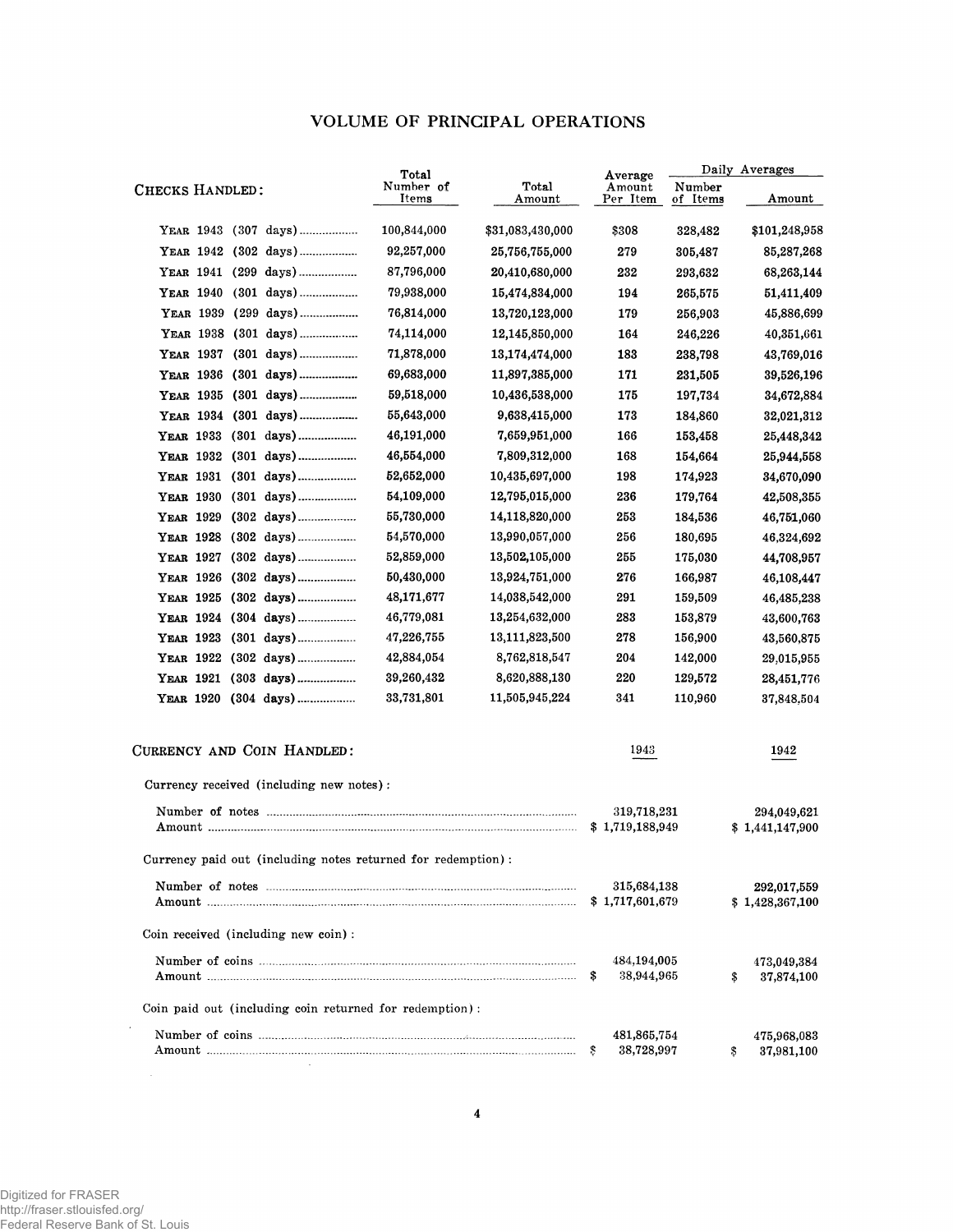# VOLUME OF PRINCIPAL OPERATIONS (Continued)

| <b>DIRECT ROUTED CASH LETTERS:</b>                                              | 1943                        | 1942                               |
|---------------------------------------------------------------------------------|-----------------------------|------------------------------------|
|                                                                                 | 165,262                     | 169,528<br>\$3,706,562,000         |
| NON-CASH COLLECTION ITEMS RECEIVED:                                             |                             |                                    |
|                                                                                 | 206,165<br>316,724,000      | 239,245<br>\$<br>300,695,000       |
| COUPONS PAID—FROM DIRECT AND FULLY GUARANTEED<br><b>GOVERNMENT OBLIGATIONS:</b> |                             |                                    |
|                                                                                 | 613,530<br>29,728,000<br>-8 | 555,320<br>\$<br>21,129,000        |
| TRANSFERS OF FUNDS FOR MEMBER BANKS:                                            |                             |                                    |
|                                                                                 | 67.268                      | 65,893<br>\$11,013,909,000         |
| INTERDISTRICT SETTLEMENT FUND DAILY TRANSIT CLEARINGS:                          |                             |                                    |
|                                                                                 |                             | \$14,034,637,000<br>14.064.228.000 |

# **PERSONNEL**

| Number of officers and employees at end of year: |      |      |
|--------------------------------------------------|------|------|
| Officers.                                        | 20   | 19   |
| Employees                                        | 1428 | 1158 |
| Total.                                           | 1448 | 177  |
|                                                  |      |      |

# **MEMBER BANKS**

| Number of member banks at end of year: |     |     |
|----------------------------------------|-----|-----|
|                                        | 337 | 337 |
| State banks                            | 129 | 123 |
| $\mathbf{T}$ ntel                      | 466 | 460 |
|                                        |     |     |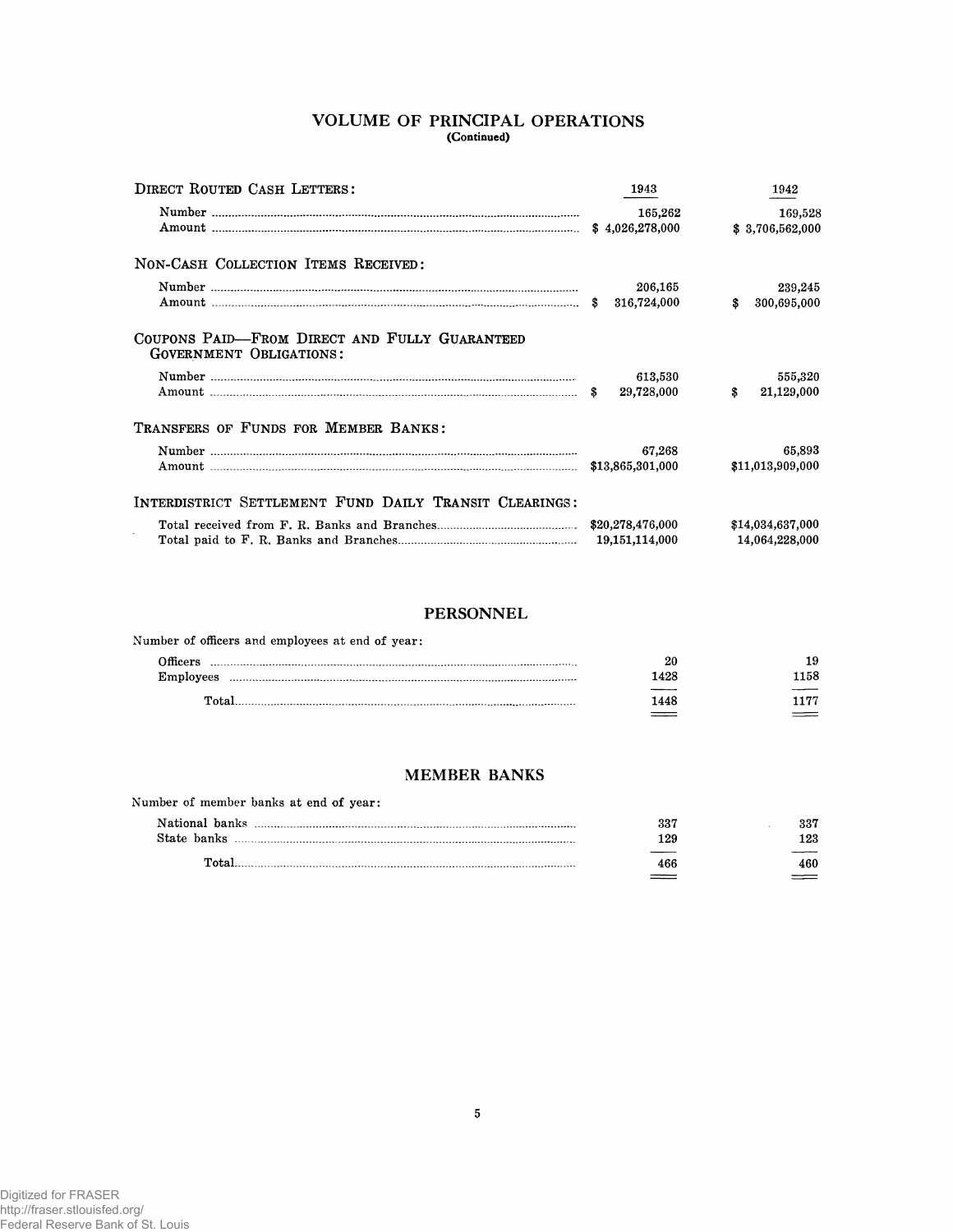#### **DIRECTORS AND OFFICERS FOR YEAR 1944**

#### **DIRECTORS**

ROBERT LASSITER,<br>CHAIRMAN OF THE BOARD AND FEDERAL RESERVE AGENT.

W. G. WYSOR, DEPUTY CHAIRMAN OF THE BOARD.

#### Class A

JOHN A. SYDENSTRICKER, 1944, MARLINTON, W. VA.

CHAS. E. RIEMAN, 1945, BALTIMORE, MD.

JAMES C. BRASWELL, 1946, ROCKY MOUNT, N. C.

#### Class B

EDWIN MALLOY, 1944, CHERAW, S. C.

CHAS. C. REED, 1945, RICHMOND, VA.

HARRY LEE RUST, JR., 1946, WASHINGTON, D. C.

### Class C

CHARLES P. MCCORMICK, 1944, BALTIMORE, MD.

W. G. WYSOR, 1945, RICHMOND, VA.

ROBERT LASSITER, 1946, CHARLOTTE, N. C.

HUGH LEACH, PRESIDENT. J. S. WALDEN, JR., FIRST VICE PRESIDENT. J. G. FRY. VICE PRESIDENT.

R. W. MERCER,<br>VICE PRESIDENT.

EDWARD A. WAYNE, VICE PRESIDENT. GEORGE H. KEESEE,

CASHIER.

W. W. DILLARD, ASSISTANT CASHIER. EDWARD WALLER, JR., ASSISTANT CASHIER. ALBERT S. JOHNSTONE, ASSISTANT CASHIER. C. L. GUTHRIE, ASSISTANT CASHIER. C. B. STRATHY. ASSISTANT CASHIER. R. S. BROCK, JR., AUDITOR.

MAXWELL G. WALLACE, COUNSEL.

MEMBER FEDERAL ADVISORY COUNCIL

ROBERT V. FLEMING, 1944, PRESIDENT, RIGGS NATIONAL BANK, WASHINGTON, D. C.

INDUSTRIAL ADVISORY COMMITTEE

J. G. HOLTZCLAW, Chairman,<br>PRESIDENT, VIRGINIA ELECTRIC & POWER CO.,<br>RICHMOND, VA.

WALKER D. STUART, PRESIDENT, RICHMOND HARDWARE CO., RICHMOND, VA.

OVERTON D. DENNIS, DOMINION OIL COMPANY,<br>RICHMOND, VA. CASHIER, FIRST NATIONAL BANK IN MARLINTON, MARLINTON, W. VA.

PRESIDENT, WESTERN NATL. BANK OF BALTIMORE, BALTIMORE, MD.

CHAIRMAN OF THE BOARD, PLANTERS NATL. BK. & TR. CO., ROCKY MOUNT, N. C.

PRESIDENT AND TREASURER, CHERAW COTTON MILLS, INC., CHERAW, S. C.

PRESIDENT, WILLIAMS & REED, INC., WHOLESALE DRY GOODS, RICHMOND, VA.

PRESIDENT, H. L. RUST COMPANY, WASHINGTON, D. C.

PRESIDENT, MCCORMICK & COMPANY, INC., MFRS. OF TEAS, SPICES, EXTRACTS, INSECTICIDES, ETC., BALTIMORE, MD.

GENERAL MANAGER, SOUTHERN STATES COOPERATIVE, INC., RICHMOND, VA.

CHAIRMAN OF BOARD, MOORESVILLE COTTON MILLS, MOORESVILLE, N. C.

#### **OFFICERS**

W. L. MANNING, PRESIDENT, ROSEMARY MANUFACTURING CO., ROANOKE RAPIDS, N. C.

DOUGLAS GORMAN, PRESIDENT, CUMBERLAND COAL CO., BALTIMORE, MD.